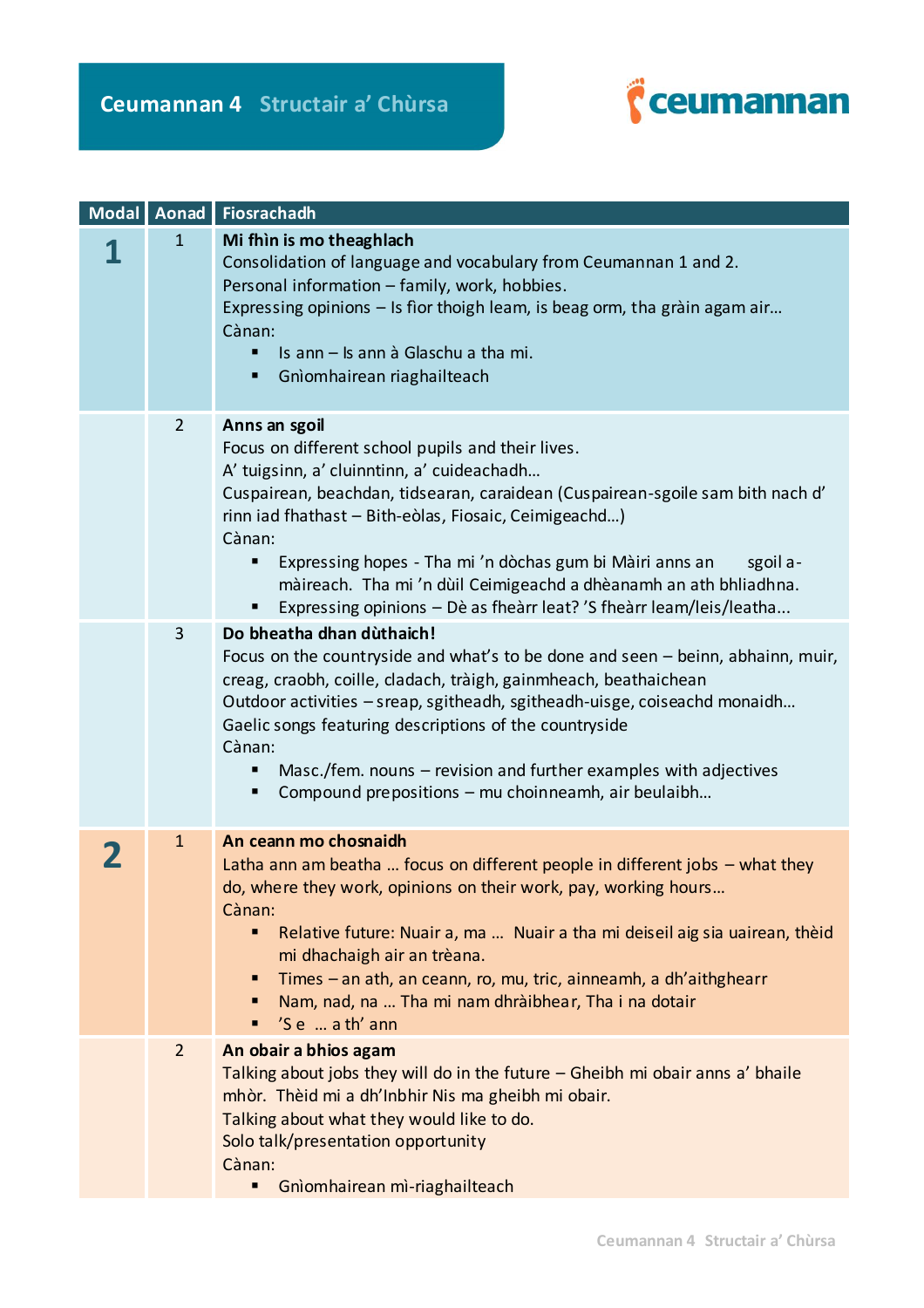|   |                | Tha mi airson Tha mi airson a bhith ag obair ann an Glaschu.<br>п<br>Conditional tense of the verb to be $-$ Bhiodh e math, Bhithinn ag obair<br>٠<br>ann an oifis mhòr, spaideil                                                                                                                                                                                                                                                                                                                                                                                                                                                                                                                                                                                                                                                                                                                                                                                                                                                                                         |
|---|----------------|---------------------------------------------------------------------------------------------------------------------------------------------------------------------------------------------------------------------------------------------------------------------------------------------------------------------------------------------------------------------------------------------------------------------------------------------------------------------------------------------------------------------------------------------------------------------------------------------------------------------------------------------------------------------------------------------------------------------------------------------------------------------------------------------------------------------------------------------------------------------------------------------------------------------------------------------------------------------------------------------------------------------------------------------------------------------------|
| 3 | $\mathbf{1}$   | Latha anns a' bhaile<br>Shopping, sightseeing, football match, film<br>Consolidation of work on clothes - materials, appearance, price, size,<br>comparisons<br>Expressing opinions: Dè as fheàrr leat? Chan eil sin a' tighinn riut, 'S fheàrr leam<br>an t-seacaid dhearg.<br>Roleplay opportunities<br>Buildings in town and where they are in relation to other buildings - Tha tòrr<br>bhùthan anns a' bhaile. Tha bùth nam bròg eadar am banca agus bùth nam<br>pàipearan<br>Cànan:<br>Comparisons – nas motha, nas miosa, nas fheàrr<br>п<br>Amounts: tòrr, beagan, mòran + genitive<br>Adjectives - changes after feminine nouns: air an t-sràid àird, aig an<br>eaglais mhòir<br>prepositions - eadar, tro, air, aig, ro<br>п                                                                                                                                                                                                                                                                                                                                    |
|   | $\overline{2}$ | A-mach gu biadh<br>Choosing a restaurant.<br>Expressing opinions on foods.<br>Càit an tèid sinn? Dè am biadh as fheàrr leat? Biadh Eadailteach, biadh<br>Innseanach, biadh Sìneach.<br>Ask for something: An toir thu dhomh?/Thoir dhomh  An gabh sibh?<br>Discussing other diners - Seall cò th' air do chùlaibh!<br>Expressing hopes: Tha mi an dòchas gum bi am piotsa math<br>Describing and comparing food Tha an staoig nas fhèarr na an<br>t-iasg.<br>Tha, ach tha i nas daoire cuideachd.<br>Needs and choices - Feumaidh mi<br>Cànan:<br>Personal numbers: bòrd airson dithis<br>٠<br>Prepositional pronouns - Dè nì mi dhuibh? Tha am manaidsear airson<br>٠<br>bruidhinn ribh<br>Compound prepositions with pronouns-air mo bheulaibh, mu ar<br>٠<br>coinneimh<br>Feumaidh/faodaidh: Feumaidh mi a dhol dhan taigh-bheag.<br>٠<br>Am faod mi aran fhaighinn?<br>Gnìomhairean mì-riaghailteach<br>$\bullet$<br>Comparatives/superlatives: An seo, gheibh thu am biadh as fheàrr sa<br>$\bullet$<br>bhaile.<br>Linking sentences - gum bi, nach eil<br>$\bullet$ |
| 4 | $\mathbf{1}$   | Saor-làithean - a' cur saor-làithean air dòigh<br>Choosing where to $go$ – countries and different locations                                                                                                                                                                                                                                                                                                                                                                                                                                                                                                                                                                                                                                                                                                                                                                                                                                                                                                                                                              |